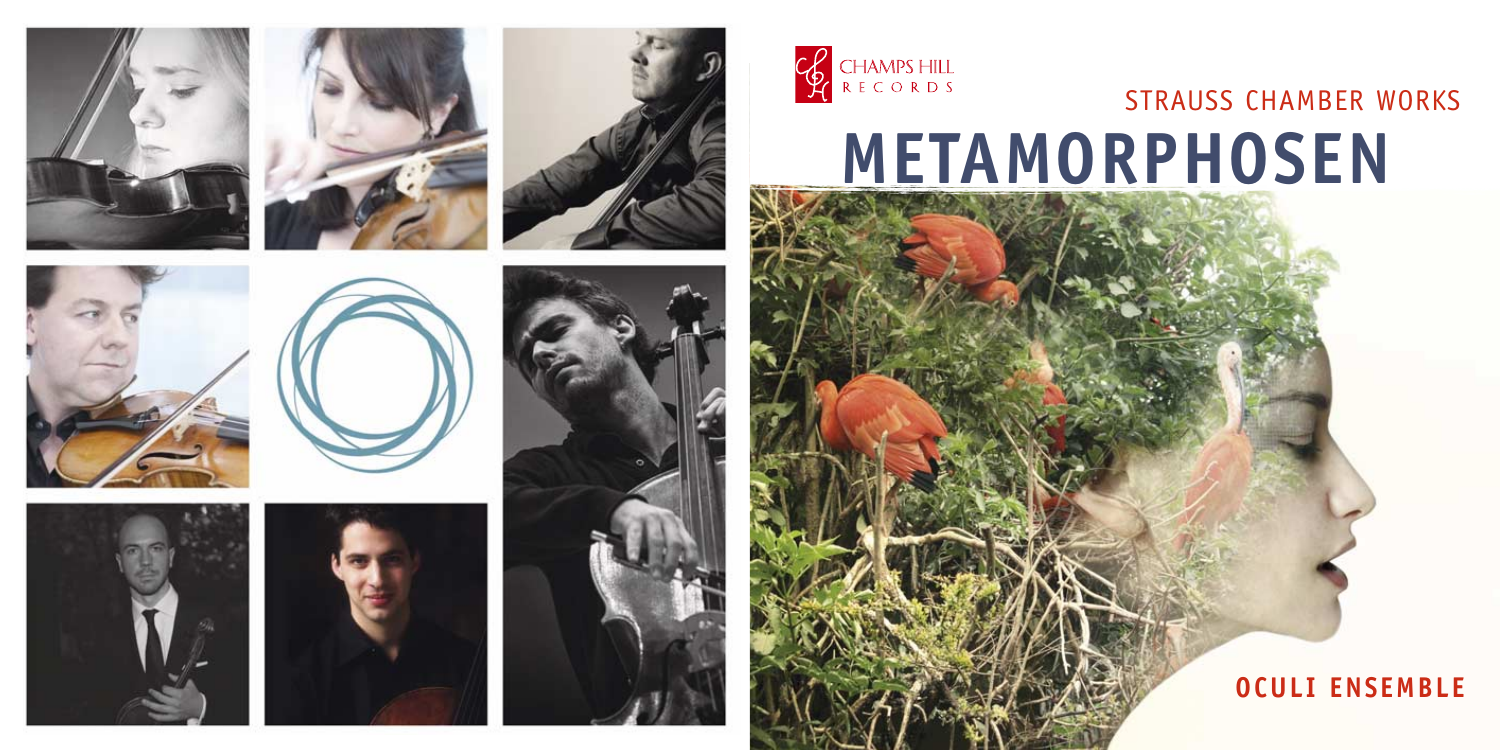The Oculi Ensemble are thrilled to bring you this disc that starts with the emotional profundity of Strauss's iconic *Metamorphosen* and maturity of *Capriccio* alongside some of Richard Strauss's lesser-known chamber works. We were particularly honoured that the Strauss family permitted us to record the early String Quartet Fragment so tantalisingly left unfinished and of course we would like to thank them for their help.

This disc has been a real labour of love. From the Oculi Ensemble's inception the group wanted to explore the breadth of instrumental combinations of Strauss's chamber works: the A Major String Quartet showing deft early skill and imagination in thematic development; the Piano Quartet movements each, although brief, showing such varied language and use of the instrumentation.

We all spent a hugely enjoyable time recording at Champs Hill and we enjoyed the journey that each day took us on, emotionally and musically. We hope that this disc enables you to join us in the Oculi Ensemble's appreciation of the glorious chamber works of Richard Strauss.

Warm thanks to everyone at Champs Hill Records for all their hard work and support, and especially to Matthew Bennett and Dave Rowell.

## **www.oculiensemble.co.uk**

*Charlotte Scott*

## TRACK LISTING

| 01 | <b>PRELUDE TO CAPRICCIO Op.85</b>          | 10'51 |
|----|--------------------------------------------|-------|
| 02 | <b>QUARTETTSATZ IN E-FLAT MAJOR TRV 85</b> | 1'35  |
|    | STRING QUARTET IN A MAJOR                  |       |
| 03 | Allegro<br>i                               | 8'54  |
| 04 | Allegro molto<br>ii                        | 4'58  |
| 05 | iii Andante cantabile, molto espressivo    | 7'58  |
| 06 | iv Finale                                  | 8'10  |
| 07 | <b>STÄNDCHEN</b>                           | 4'18  |
| 08 | <b>FESTMARSCH FOR PIANO QUARTET AV178</b>  | 5'22  |
|    | <b>TWO PIECES FOR PIANO QUARTET AV182</b>  |       |
| 09 | Arabische Tanz<br>$\frac{i}{2}$            | 1'38  |
| 10 | Liebesliedchen<br>ii                       | 5'42  |
| 11 | <b>METAMORPHOSEN</b> arr. Leopold          | 25'40 |

*Total Time: 85'14*

Produced and edited by Matthew Bennett Engineered and mastered by Dave Rowell Recorded on 4th–7th February 2019 in the Music Room, Champs Hill, West Sussex, UK

Executive Producer for Champs Hill Records: Alexander Van Ingen Label Manager for Champs Hill Records: Rebecca Dixon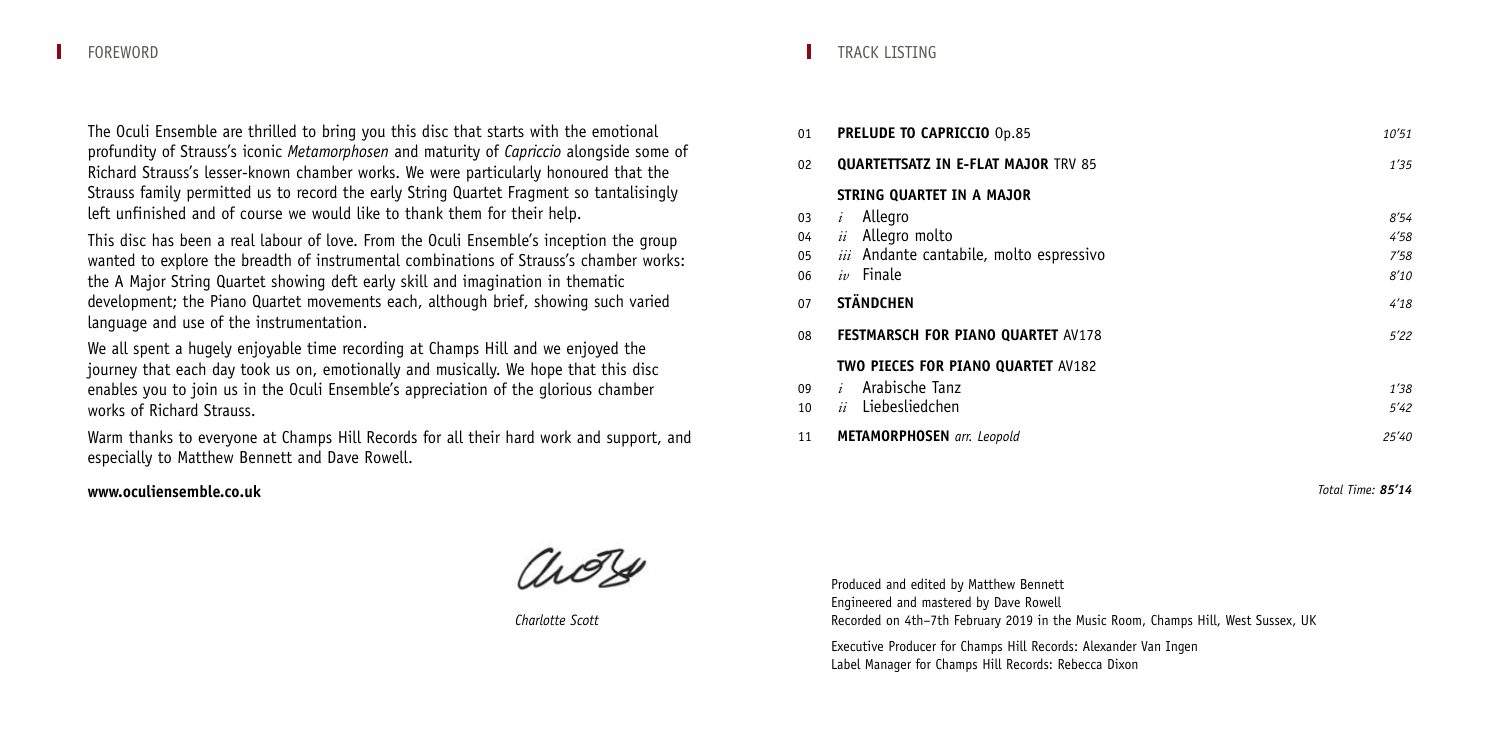Munich, capital of the short-lived Kingdom of Bavaria, was developing fast at the time of Richard Strauss's birth in 1864. The future composer's home city, Germany's second largest after Hamburg, had prospered since arrival of the railway little more than a quarter century earlier, its ancient medieval centre now open to the grand Neoclassical buildings of the Ludwigstrasse and its related 'royal' avenues. Young Richard, the first of two children born to the court horn player Franz Strauss and Josephine Pschorr Strauss, daughter of an affluent local brewer, was raised to value education and its role in the cultivation of excellence. His own father had overcome the stigma of illegitimacy to ascend the ranks of Bavarian musicians to become professor at Munich's Royal School of Music and, in 1873, chamber musician to Ludwig II, the famously profligate Swan King.

Formative studies at the Ludwigs-Gymnasium helped establish Richard's lifelong attachment to Bildung, the systematic process of humanist education rooted in the great classical and historical achievements of European culture. The works of Shakespeare, Schopenhauer, Nietzsche and, above all, Goethe, gave shape to Strauss's worldview; his early musical studies, meanwhile, were guided by the ultra-conservative tastes of his father, who limited his son's studies to 'nothing but classical music' until he was sixteen. 'I owe it to this discipline,' he recalled in old age, 'that my love and adoration for the classical masters of music has remained untainted to this day.'

Beyond its court and public institutions Munich's musical life drew considerable energy from the growing presence of middle-class culture. The domestic salon and more modest drawing rooms of Bavaria's bourgeoisie became havens for chamber music. Strauss, a self-confessed 'bad pupil' who disliked practising piano and violin, had a gift for sight-reading at the keyboard and was a sensitive accompanist of lieder. 'I also became a respectable chamber musician,' he noted in his brief essay, 'Recollections of My Youth and Years of Apprenticeship'. Strauss's love for the 'classical masters' and closeness to the conservatism of his father and Munich's musical cognoscenti did not

prevent him from adopting influences from the iconoclastic works of Liszt, Berlioz and Wagner. Yet before the teenager felt free to experiment, he proved his mastery of counterpoint and fugue in a series of works directly inspired by the classical Viennese composers and such early Romantics as Mendelssohn and Schumann.

The classical tradition supplied formal models for Strauss's early works. The String Quartet in A major was completed in 1880, the year in which he also wrote his Symphony No.1 in D minor. The quartet, first performed at Munich's Museumsaal on 14 March 1881 by an ensemble led by the composer's cousin and violin teacher, Benno Walter, opens with a lively theme reminiscent in style of Haydn. The first movement's development section takes an initial scenic detour from the exposition's thematic material before settling for routine repetitions and variations of its principal themes, a strategy that lessens the impact of the recapitulation. Strauss thereafter launches and sustains a spirited *scherzo*, graced by echoes of Mozart and a Ländler-like drone bass; the movement's trio section is marked by a flowing fiddle melody, elegant companion to the bustling *scherzo*.

Norman Del Mar, in his critical commentary on the composer's life and works, dismisses the following *Andante cantabile* for 'the lame symmetry of its themes' before asserting that it 'certainly at no time touches even the fringe of one's heart. But then how should it? What did the pampered schoolboy know about life?' The movement's Mendelssohnian introduction and opening cello theme suggest that he knew something, even if it was yet insufficient to escape the limits of his formal training. Mozart's influence surfaces again in the finale, clearly stamped in the opening theme and preserved in spirt throughout the movement. The work's premiere received a favourable review in the *Münchner Neueste Nachrichten*, where it was welcomed as 'proof of decided talented; it is characterised by natural sentiment and skill in handling form…. Each movement was generously applauded and the young composer took two bows at the end at the insistence of an enthusiastic audience.' The sixteen-year-old's String Quartet was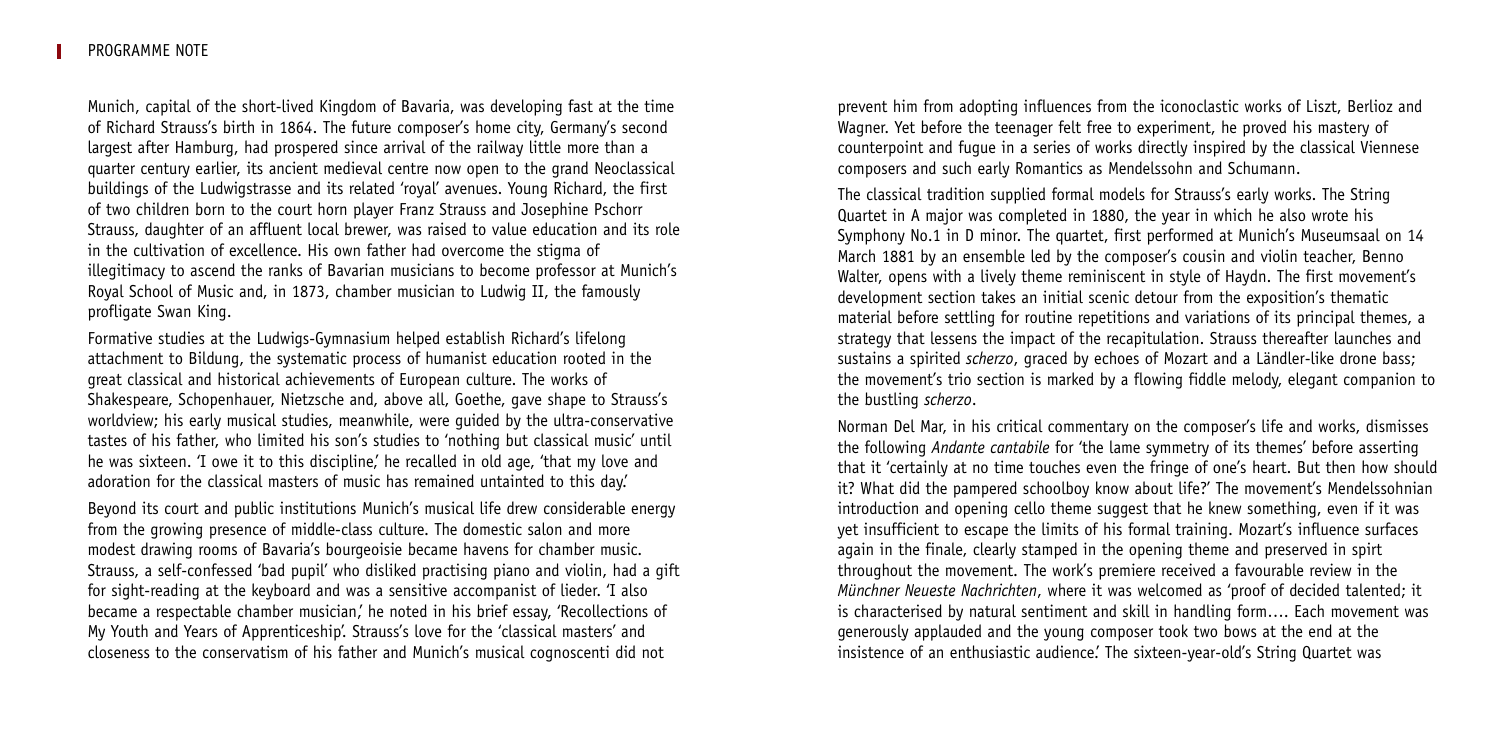accepted by the small firm of Joseph Aibl and published as his Opus 2, part of an agreement that would last for twenty years and see thirty works through the press.

During his childhood and early adolescence Strauss wrote songs and chamber pieces for members of his music-loving family, dedicating many of them to his aunt, Johanna Pschorr, and writing others for her sons. In July 1879 he began work on a string quartet movement, the *Quartettsatz* in E-flat major, but abandoned the project in its fortysecond bar, apparently distracted by the handful of other pieces he was composing at the time and what he described as the 'greatest enjoyment' of playing Mozart's piano concertos from his father's copy of their first complete edition.

The background to *Ständchen* ('Serenade') remains unclear, although the piece was probably written in Munich in the early 1880s; it certainly stands as a fine example of its young composer's lyrical invention, an exquisite song-without-words for violin, viola, cello and piano punctuated by emotional turbulence in its central section and distinguished throughout by idiomatic scoring.

The *Festmarsch* in D major, also for piano quartet, completed in November 1886 as a silver wedding gift for Johanna and Georg Pschorr, combines the celebratory with the serious, the latter heightened in the pensive trio section and recalled in the composition's short, restrained *coda*.

The Two Pieces for Piano Quartet represent symbols of Strauss's deep affection for Georg Pschorr, not least for his abiding encouragement and occasional financial support: Georg covered the printing costs of his nephew's official Opus 1 and, in the winter of 1892, paid for him to visit Greece, Sicily and Egypt to speed his recovery from serious illness. Strauss wrote the Two Pieces in Weimar as a Christmas present for his uncle, during breaks between conducting duties for what proved to be the world premiere of Engelbert Humperdinck's opera *Hänsel und Gretel*. He based the fiery *Arabische Tanz*, completed on 7 December, on original Arab melodies; the 'Little Love Song', meanwhile, would have

evoked fond memories of the many musical soirees held at the Pschorr house. On Christmas Eve, the day after finishing the second of the set, Strauss wrote to his father: 'I sent off the pieces for Uncle Georg yesterday, I really had to cheese-pare the time for them, for I've not a free moment in the last fortnight.'

Lessons from the past and their supposedly civilising values were tested to destruction by the First World War and the blood-lust of the Nazis. Even so they brought solace to Strauss in old age. His last completed opera, *Capriccio* (1940–41), reflects on the nature of opera itself and its eternal debate about the primacy of words over music or music over words. The work, subtitled 'A Conversation Piece for Music', opens with a Prelude for string sextet, ostensibly written by the composer Flamand to mark the Countess Madeleine's birthday and advance his pursuit of the beautiful widow over that of his rival in love, the poet Olivier. The sextet's yearning expression, touched by nostalgia for a land of lost content, reveals the power of instrumental music to transcend words.

During the last six years of his life Strauss, yesterday's man in so many ways, completed a series of remarkable masterworks, rightly judged as the fruits of a creative Indian summer and a final avowal of his faith in the expressive language of late Romantic music. Although *Metamorphosen* for twenty-three solo strings was written to satisfy a commission from Paul Sacher, founder and director of the Schola Cantorum in Basel, its emotional content was conditioned by a dawning realisation of the futility of war and its terrible consequences.

On the night of 13–14 February 1945, what felt like an unbroken wave of Allied bombers reduced Strauss's beloved Dresden to ruins and killed over 50,000 of its inhabitants. On 2 March Strauss wrote to the Viennese art historian Joseph Gregor: 'I too am in a mood of despair! The Goethehaus, the world's greatest sanctuary, destroyed! My beautiful Dresden – Weimar – Munich, all gone!' The 81-year-old composer responded to the weight of destruction in his impassioned *Metamorphosen*,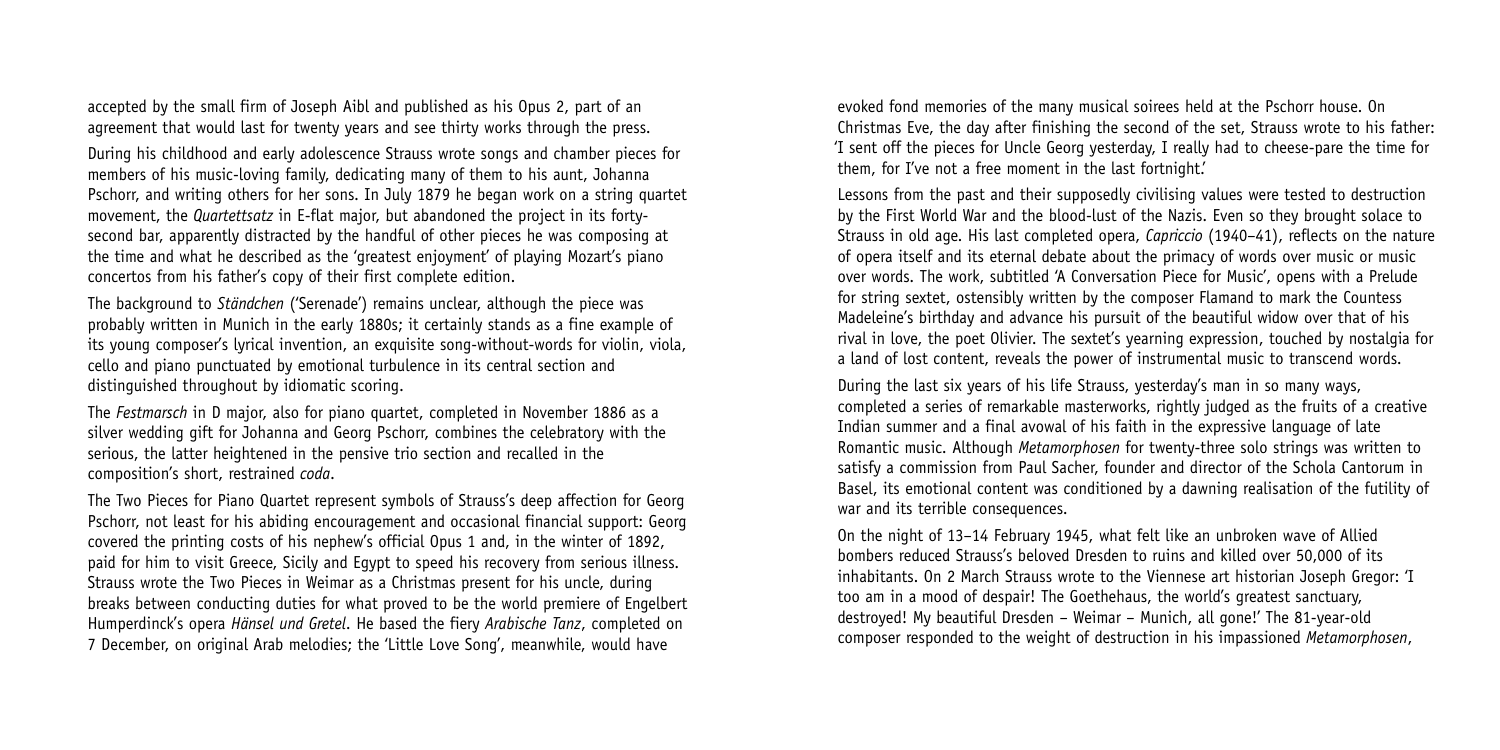a work of aching sadness and bitter despair for the tragic course of twentieth-century history. On the final page of the manuscript, Strauss simply added the words 'In memoriam!' beneath a quote voiced by low strings of the opening of the funeral march from Beethoven's 'Eroica' Symphony.

Strauss had begun work on the score for Sacher in August 1944, incorporating into his sketches material from an abandoned setting of Goethe's poem *Niemand wird sich selber kennen* and developing its rich web of polyphony during the early autumn. The composer's biographer Michael Kennedy suggested that the Goethe connection marks *Metamorphosen* as 'not just the elegy for the destruction of German culture that has been supposed, but a deeply personal apologia for having had anything to do with the Nazi regime at any time.... *Metamorphosen* is the music of the confessional.' Certainly its composition appears to have involved catharsis for a man who had served as inaugural president of Josef Goebbels' *Reichsmusikkammer* until his dismissal from the post in 1935. Strauss struggled to complete his new 'Adagio', but returned to his sketchbooks in January 1945 and again in the weeks after the Dresden raid. It has been observed that Goethe also provided the inspiration for the work's title, not least since Strauss had sought comfort in the poet's late works and his ideas about the constantly changing nature of an individual's body, mind and soul.

After a plaintive introductory theme given to the cellos and double bass, it seems that Strauss by chance introduced a melody for two violas heavily reminiscent of the opening theme from the funeral march of Beethoven's 'Eroica' Symphony. This 'Eroica' reference is recalled elsewhere in the work's opening section, and is deliberately stated in its despairing closing bars. Strauss later noted that the Beethoven quote 'escaped from his pen'. The work's freewheeling central section, prefaced by a surging climax, provides an initial moment of reflection after the emotional turmoil of its opening material. Here, the composer invokes the spirit of a lost culture in music of almost

unbearable anguish; Strauss indicates a gradual acceleration in tempo throughout and builds the tension towards the eventual reprise of the work's introductory *Adagio*.

Soon after completing *Metamorphosen* Strauss summarised the feelings surrounding the work's creation in his diary: 'On 1 May ended the most terrible period of mankind: twelve years during which the fruits of Germany's 2000-year-long cultural development were condemned to extinction and irreplaceable buildings and works of art were destroyed by a criminal rabble of soldiers. A curse on technology!' Strauss finished the work's draft in short-score form for seven solo strings on 31 March 1945. The manuscript, written for two violins, two violas, two cellos and one double bass, served as the basis for the composer's final version for twenty-three strings. It was rediscovered in Switzerland in 1990 and edited for performance four years later by the cellist Rudolf Leopold, a native of Vienna born in 1954, a decade after the US Air Force made the first of many bombing raids on the Austrian city. Leopold's arrangement draws from the septet version, including its closing modulation, and the more familiar version for twenty-three strings to enhance the intimacy of the work's instrumental polylogue without diluting its nobility of expression.

*Andrew Stewart*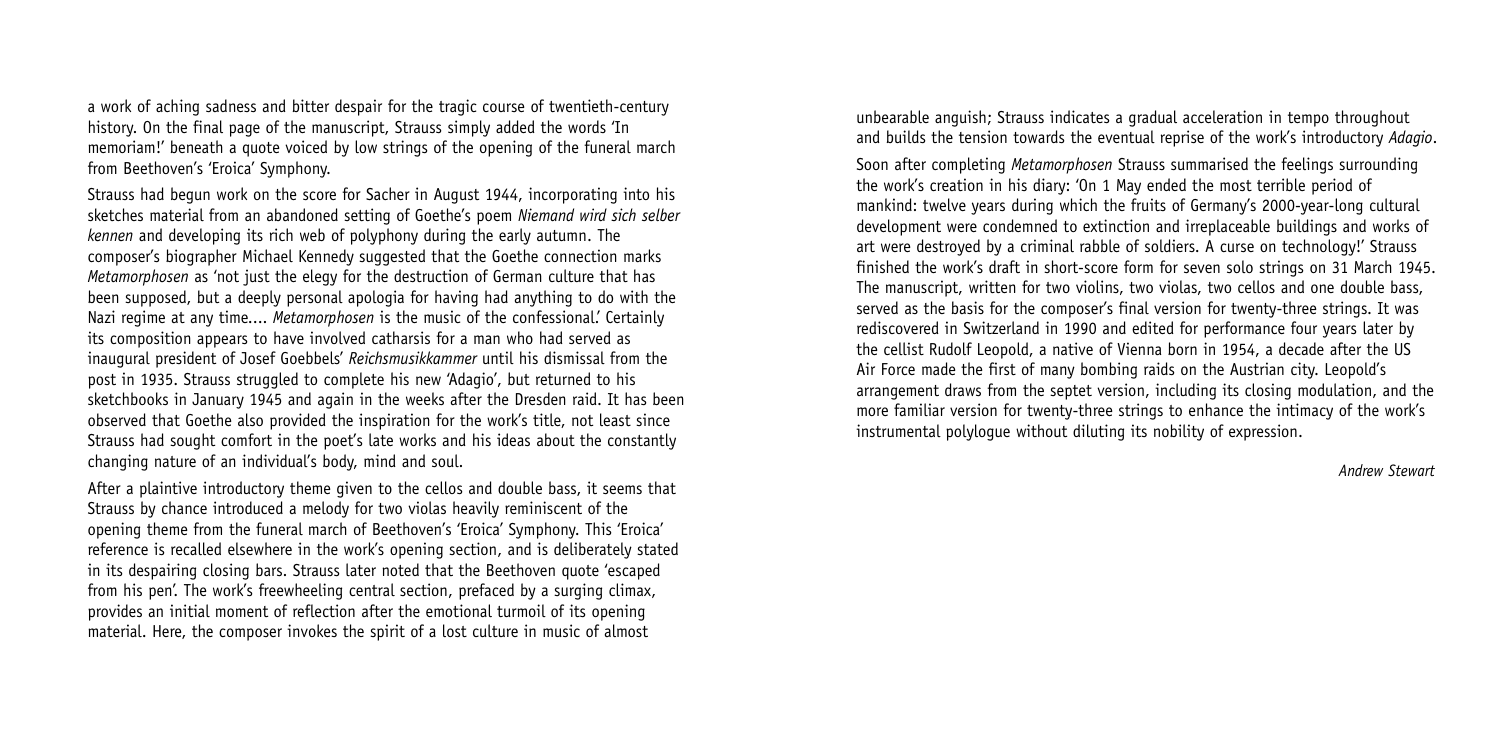

## **Oculi Ensemble**

The Oculi Ensemble is a flexible string ensemble derived from internationally acclaimed string quartet players from the Badke, Doric, Piatti, Navarra, Albion and Idomeneo. They are passionate about performing and discovering the breadth of string repertoire composed for various combinations from two to seven players.

Members of the Oculi Ensemble hold numerous international prizes as individuals and chamber musicians and have recorded for various labels which include Hyperion, Chandos, Linn, Signum and Naxos. The Oculi Ensemble has enjoyed performing in various concert halls around the world including Het Concertgebouw and LSO St Luke's. Future projects include collaborations with the BBC Singers where they will explore the breadth of chamber music written for a flexible ensemble.

The Oculi Ensemble performs on a stunning range of instruments including those from Stradivari, Guarneri and Grancino.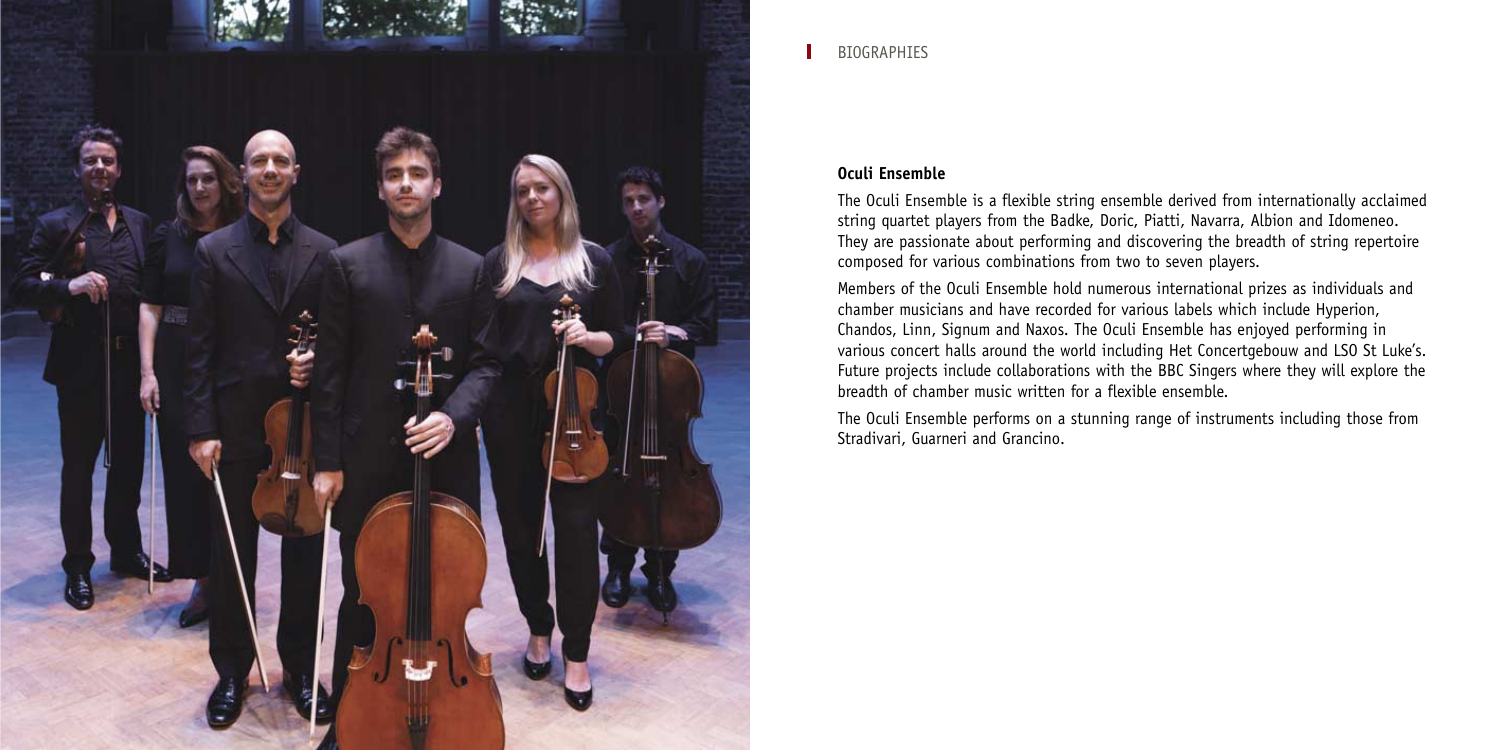

#### **Charlotte Scott** *violin*

Charlotte has enjoyed a varied career as a chamber musician, soloist and concertmaster. Charlotte was the 1st violinist and founding members of the Piatti Quartet from 2006 to 2013. She also enjoyed an international concert schedule with the Piatti Quartet, venues included Wigmore Hall, Purcell Room and Vienna Konzerthaus. Their discography includes recordings for Linn Records, Classical Label and Champs Hill. From 2013 to 2017 she was the 1st violinist of the Badke Quartet performing in venues including Wigmore Hall, Concertgebouw and Esterhazy Palace. Charlotte also recorded numerous discs with the Badke Quartet.

As a soloist she has performed with some of the leading UK orchestras and with her duo partner James Baillieu, she has performed in venues such as the Wigmore Hall, Purcell Room, Fairfield Halls and in various festivals throughout Europe and the UK.

Charlotte is a regular guest Concertmaster for various orchestras including the Scottish Chamber Orchestra, Royal National Scottish Orchestra and BBC Philharmonic. Charlotte plays on a violin by Antonio Stradivarius 1685.



## **Emma Parker** *violin*

Emma Parker was a founder member of the Badke Quartet in 2002. Over 14 years the quartet performed in the major concert halls of Europe, including Concertgebouw (Amsterdam), Musikverein (Vienna) and Wigmore Hall, with multiple broadcasts on BBC Radio 3. The quartet also won first prize and audience prize at the Melbourne International Chamber Music Competition. In 2016 Emma

joined the Albion String Quartet, which has enjoyed great success performing at Wigmore Hall, Concertgebouw (Amsterdam), Louvre (Paris), with regular broadcasts on BBC Radio 3 and whose players are signed artists on Signum Classics. Outside chamber music Emma enjoys a busy and varied freelance orchestral career. In 2013 she was appointed principal second violin of the Manchester Camerata. She plays on a Pietro Giovanni Guarneri (1655–1720) violin, kindly on loan from a private donor.



## **Jon Thorne** *viola*

Jon Thorne studied at the London College of Music with Maureen Smith and Penny Filer, then at the Royal College of Music with Simon Rowland-Jones and later with Mark Knight. Upon leaving the RCM, Jon joined the Bournemouth Symphony Orchestra. Jon left the BSO to form the Bronte String Quartet, performing at venues such as Wigmore Hall, Queen Elizabeth Hall and

Purcell Room, and many festivals throughout the UK and abroad. The Bronte Quartet were winners of the Royal Overseas League and Cremona competitions. Jon joined the Badke Quartet in 2009 and played with them at venues throughout the UK and abroad including Wigmore Hall, Kings Place, Aix, Montreux, Ljubljana and Mecklenburg festivals, Esterhazy Palace, Concertgebouw. He is also a regular guest principal with the London Philharmonic, English Chamber, Bournemouth Symphony orchestras and the London Mozart Players. Jon is currently Professor of Viola and Chamber Music at the Royal Academy of Music, London.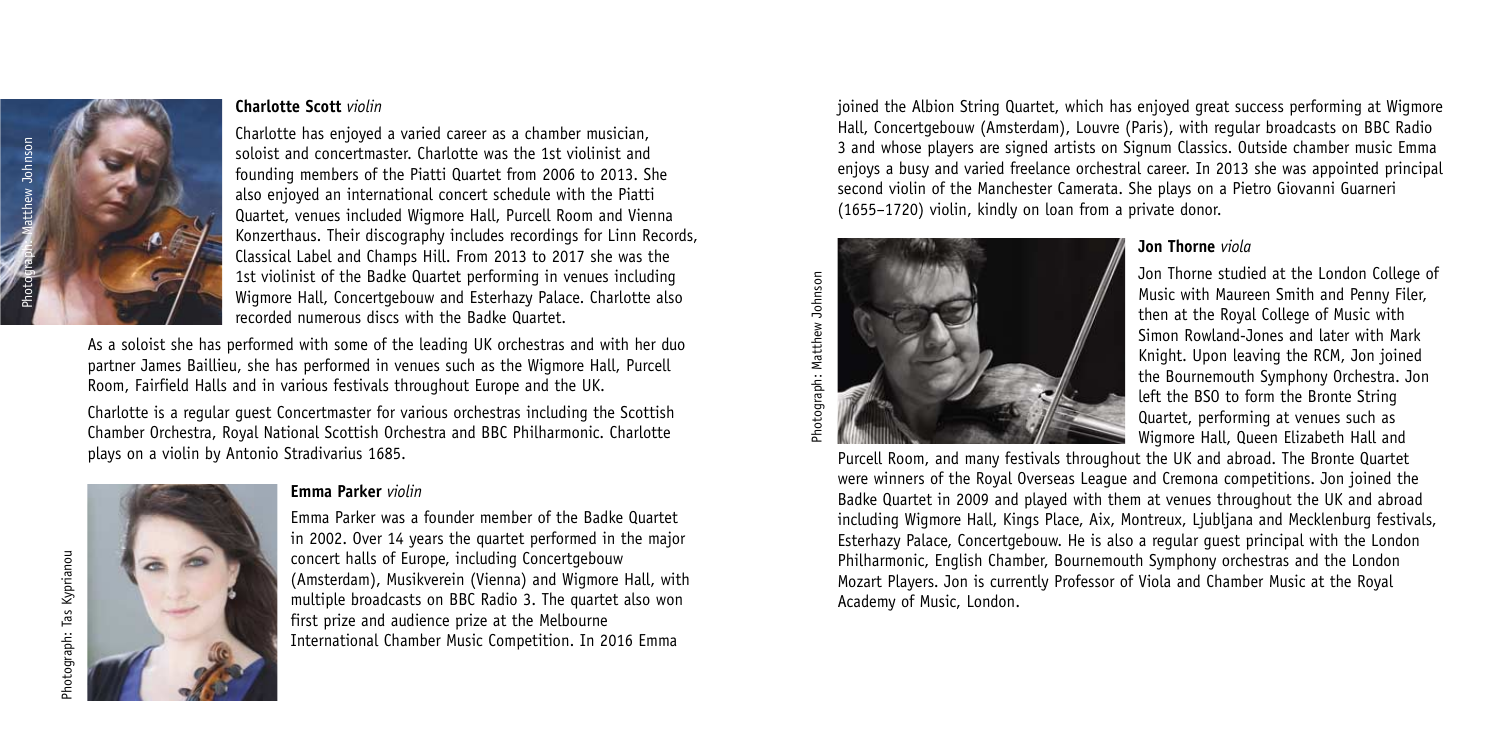

## **Simon Tandree** *viola*

As an internationally recognised chamber musician and Principal Violist Simon Tandree has performed in the world's leading concert halls including the Wigmore Hall, Concertgebouw, Berlin Konzerthaus, Vienna Konzerthaus and Library of Congress in Washington.

As a member of the world-renowned Doric String Quartet Simon won numerous prizes including 1st prize Osaka International Chamber Music Competition, 2nd prize Borciani Competition in Italy, and two *Gramophone* nominations for CDs recorded with Chandos.

As well as being in demand as Principal Viola, he appears regularly with orchestras such as Britten Sinfonia, Aurora, ENO, Manchester Camerata, Porto Sinfonica and Scottish Chamber Orchestra. Simon is passionate about teaching and has given masterclasses in institutions and courses in Spain, India, Indonesia and Mozambique where he has been part of the Xiquitsi project helping to bring classical music to young children.

## **Nathaniel Boyd** *cello*

As an internationally recognised chamber musician and soloist, Nathaniel appears regularly at the world's leading concert halls. Described as 'exceptionally gifted' by *Musical Opinion* magazine, he is a laureate of numerous prizes for his work with the Navarra Quartet, including the MIDEM Outstanding Young Artist Award, Cannes (2008) and a Borletti Buitoni Fellowship (2007) as well as being selected for representation by YCAT and as a soloist, by the Tillett Trust (2009). His recordings of Vasks and Haydn



quartets both received 5-star reviews from *BBC Music Magazine*.

Nathaniel appears as guest Principal Cellist with UK orchestras including the Scottish Chamber Orchestra, Royal Northern Sinfonia, Manchester Camerata, RSNO and Aurora Orchestra.

Nathaniel is a member of the Albion Quartet. Formed in 2016 the quartet have forged a busy international schedule with concerts at the Wigmore Hall, Concertgebouw and at the Aldeburgh Festival.

## **Pau Codina** *cello*

Born in 1988 in Barcelona, Pau Codina is a graduate of the Yehudi Menuhin School, the Guildhall School of Music and Drama, and Chapelle Musicale Reine Elisabeth.

He has performed extensively throughout Europe and in many prestigious venues both as a soloist and chamber musician. He has appeared as a soloist with orchestras such as the Andorra Chamber Orchestra, the Franz Liszt Chamber Orchestra of Budapest, the Chamber Orchestra of Wallonie, the RTVE Orchestra in Madrid and the Barcelona Symphony Orchestra.

Pau is a member of the Oculi Ensemble, the Fortuny Piano Trio and the Esbjerg Ensemble.

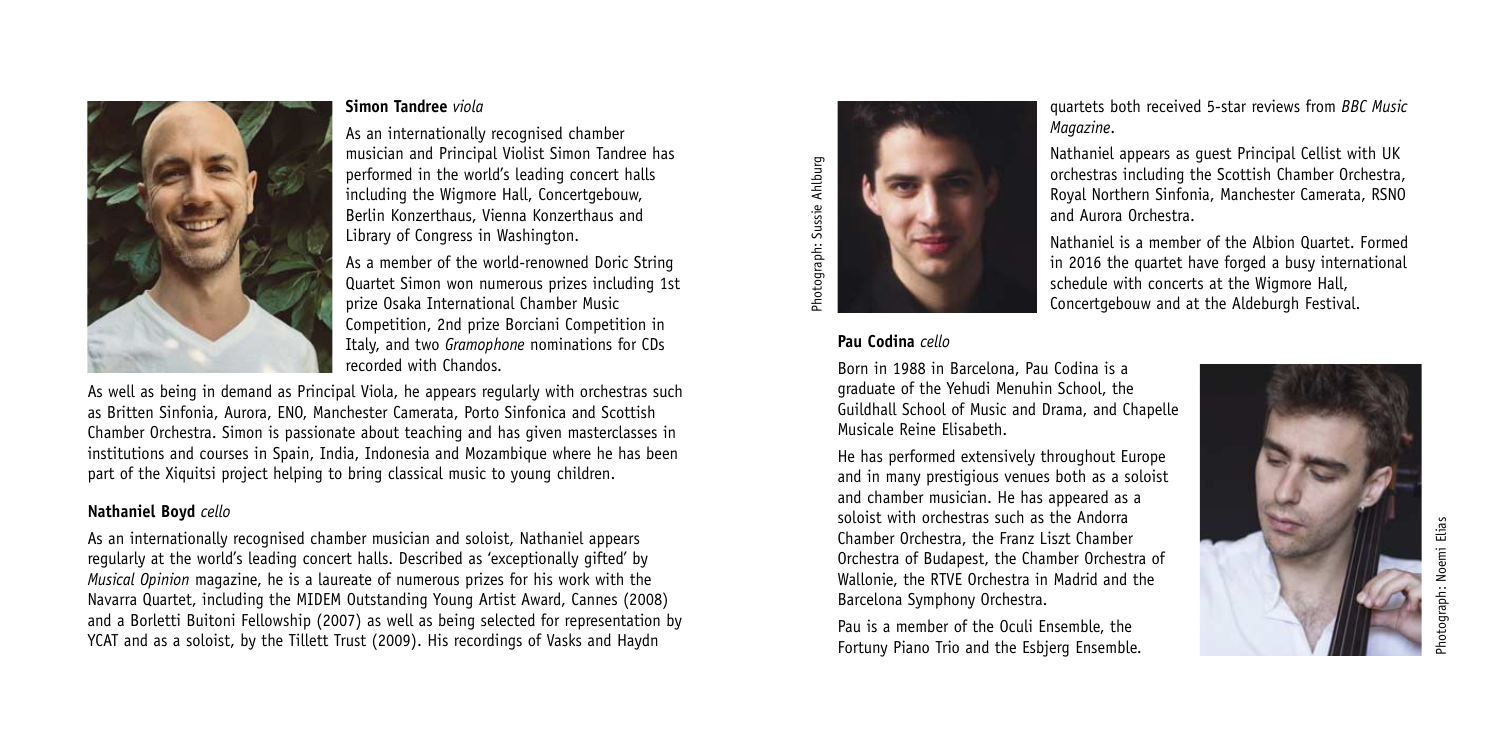Away from the concert platform, Pau has won several competitions and awards, such as the MBF's Guilhermina Suggia award, the Kronberg Cello Festival Schlosskonzert prize, both third prize as well as the Critique's award in the Primer Palau Competition in Barcelona, and the first prize in the Concurso Permanente competition of Jeunesses Musicales of Spain.



#### **Stacey Watton** *double bass*

Stacey Watton made his concerto debut on the bass at the age of 13. Stacey won the Eugene Cruft Prize for the Double Bass at the Guildhall School of Music and Drama, where he studied as a scholar and later taught. Stacey has a busy career as a concerto soloist, chamber musician and orchestra principal performing on recordings, live television and radio broadcasts, as well as recording the sound tracks to numerous Hollywood films. Stacey has also appeared as a guest principal with orchestras such as the Royal Concertgebouw, Royal and London Philharmonics, the Hallé, BBC Concert Orchestra, Royal Scottish National

Orchestra and BBC National Orchestra of Wales. Stacey has also successfully embarked on a career as a conductor.



#### **James Baillieu** *piano*

An accomplished chamber musician, soloist and accompanist, James has collaborated with artists and ensembles including Lawrence Power, Heath Quartet, Mark Padmore, Sir Thomas Allen, Dame Kiri Te Kanawa, Lise Davidsen, Jamie Barton and Benjamin Appl. He has appeared at venues including Wigmore Hall, Carnegie Hall, Kennedy Centre, Royal Concertgebouw, Wiener Musikverein, and the Bergen, Spitalfields, Aldeburgh, Cheltenham, Bath, St Magnus, Norfolk & Norwich, Brighton, Verbier and Aix-en-Provence festivals. As a soloist, he has appeared with Ulster Orchestra, English Chamber Orchestra and Wiener Kammersymphonie. In

2016, James presented his own series at Wigmore Hall which was shortlisted for the Royal Philharmonic Society's Chamber Music and Song Award for an outstanding contribution to the performance of chamber music and song in the UK. James is Professor at the Royal Academy of Music and International Tutor at the Royal Northern College of Music.